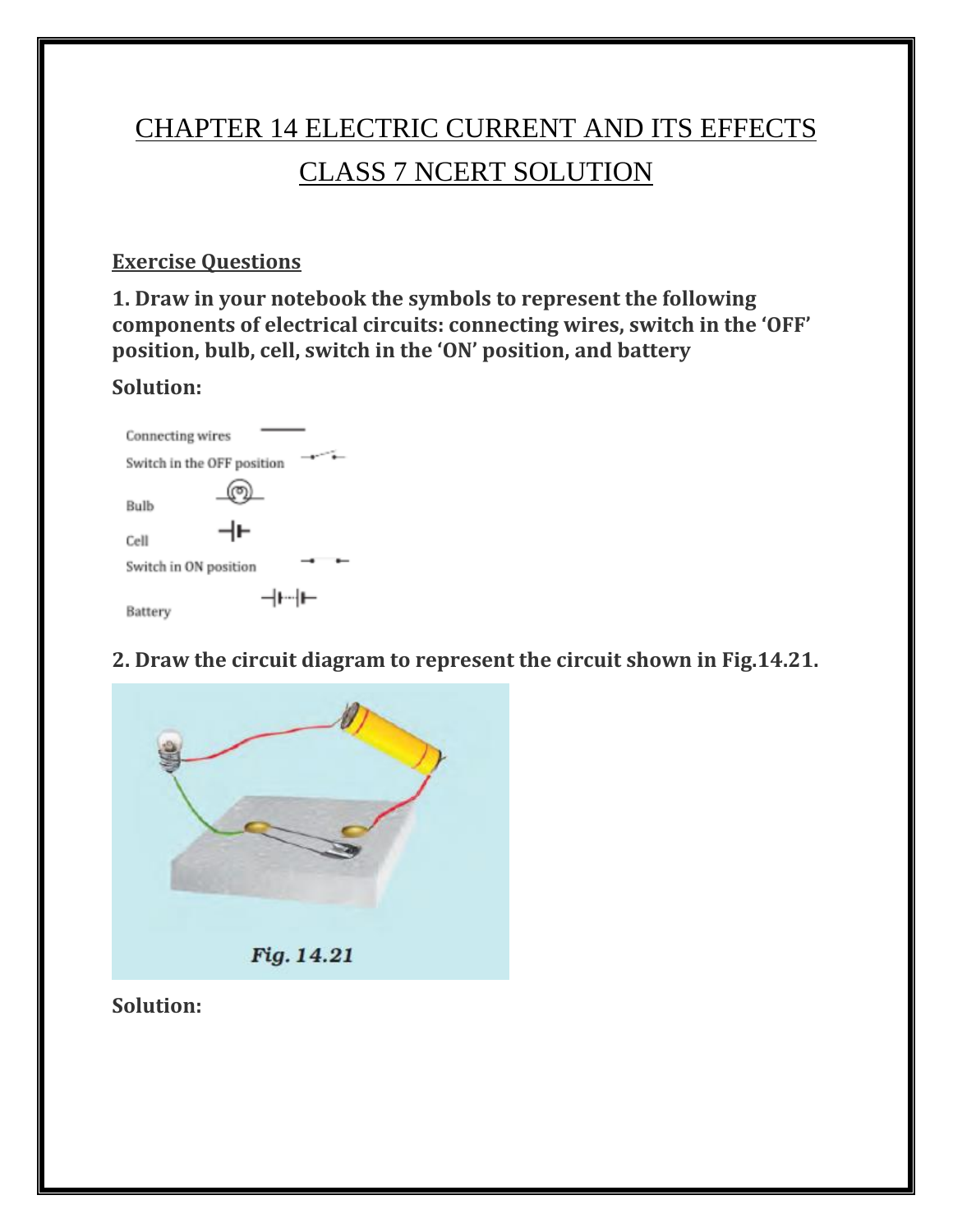

**3. Fig.14.22 shows four cells fixed on a board. Draw lines to indicate how you will connect their terminals with wires to make a battery of four cells.**



**Solution:**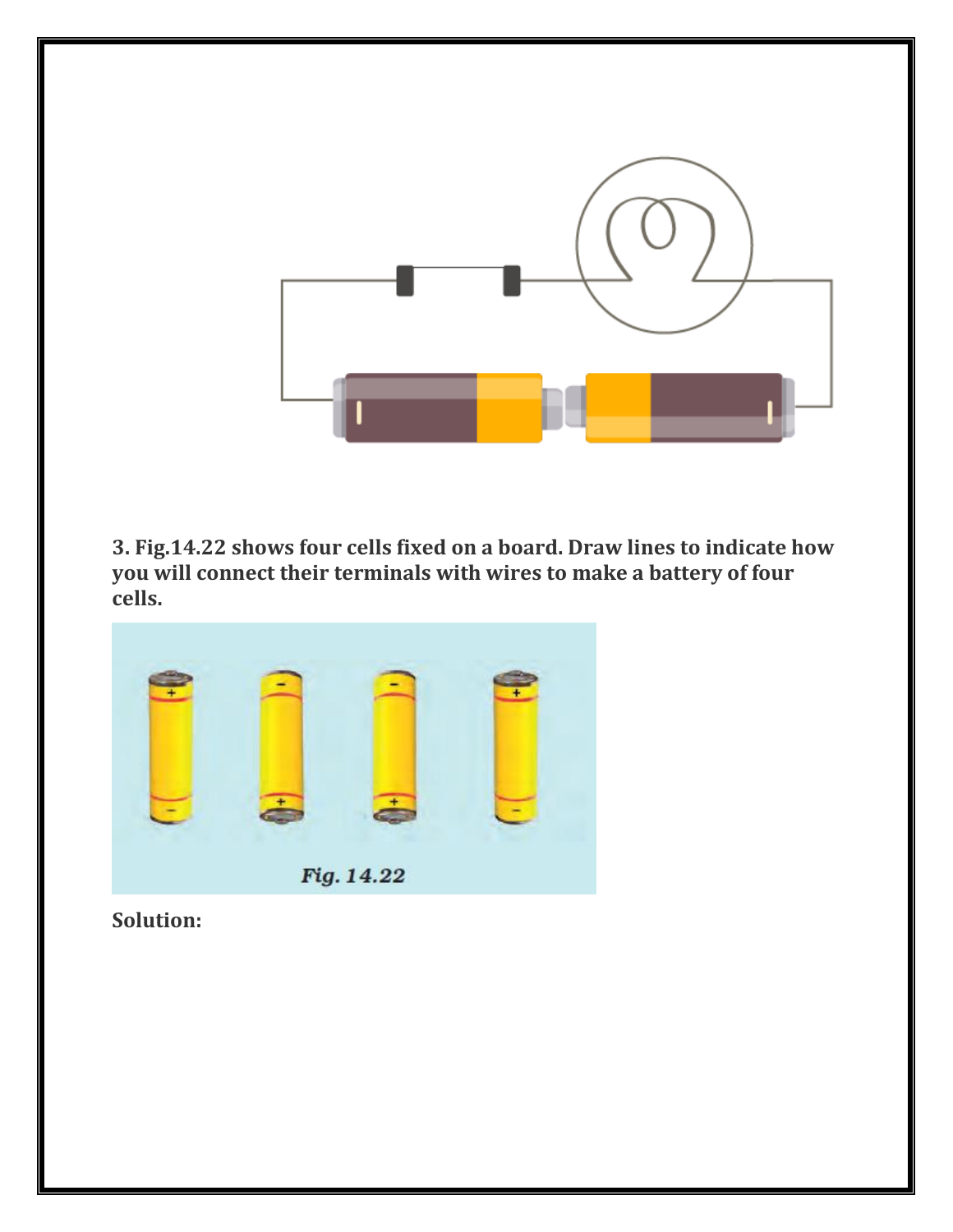

**4. The bulb in the circuit shown in Fig.14.23 does not glow. Can you identify the problem? Make necessary changes in the circuit to make the bulb glow.**



#### **Solution:**

In the circuit above bulb is connected on either side.



### **5. Name any two effects of electric current.**

### **Solution:**

i) Heating effect of electric current

ii) Magnetic effect of electric current

#### **6. When the current is switched on through a wire, a compass needle kept nearby gets deflected from its north-south position. Explain.**

## **Solution:**

When the current is switched on through a wire, magnetic field is created around it hence we see deflection in the compass needle kept nearby.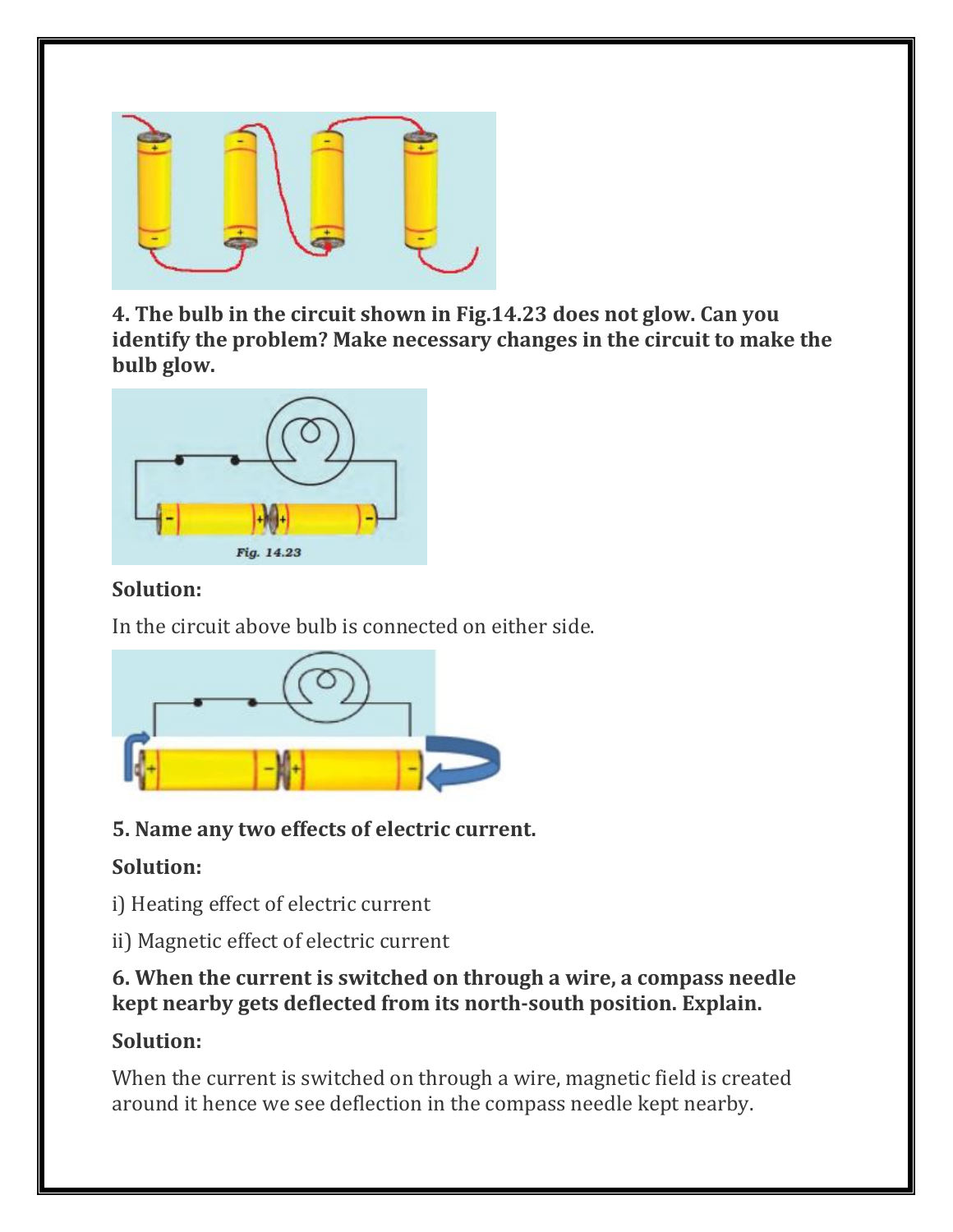**7. Will the compass needle show deflection when the switch in the circuit shown by Fig.14.24 is closed?**



#### **Solution:**

No , compass needle does not show deflection when the circuit is a closed, magnetic field is not created until current is flowing through the circuit.

### **8. Fill in the blanks:**

**(a) Longer line in the symbol for a cell represents its terminal.**

**(b) The combination of two or more cells is called a .**

**(c) When current is switched 'on' in a room heater, it .**

**(d) The safety device based on the heating effect of electric current is called a .**

### **Solution:**

(a) Longer line in the symbol for a cell represents its **positive** terminal.

(b) The combination of two or more cells is called a **battery.**

(c) When current is switched 'on' in a room heater, it **produces heat .**

(d) The safety device based on the heating effect of electric current is called a **fuse** .

**9. Mark 'T' if the statement is true and 'F' if it is false:**

**(a) To make a battery of two cells, the negative terminal of one cell is connected to the negative terminal of the other cell. (T/F)**

**(b) When the electric current through the fuse exceeds a certain limit, the fuse wire melts and breaks. (T/F)**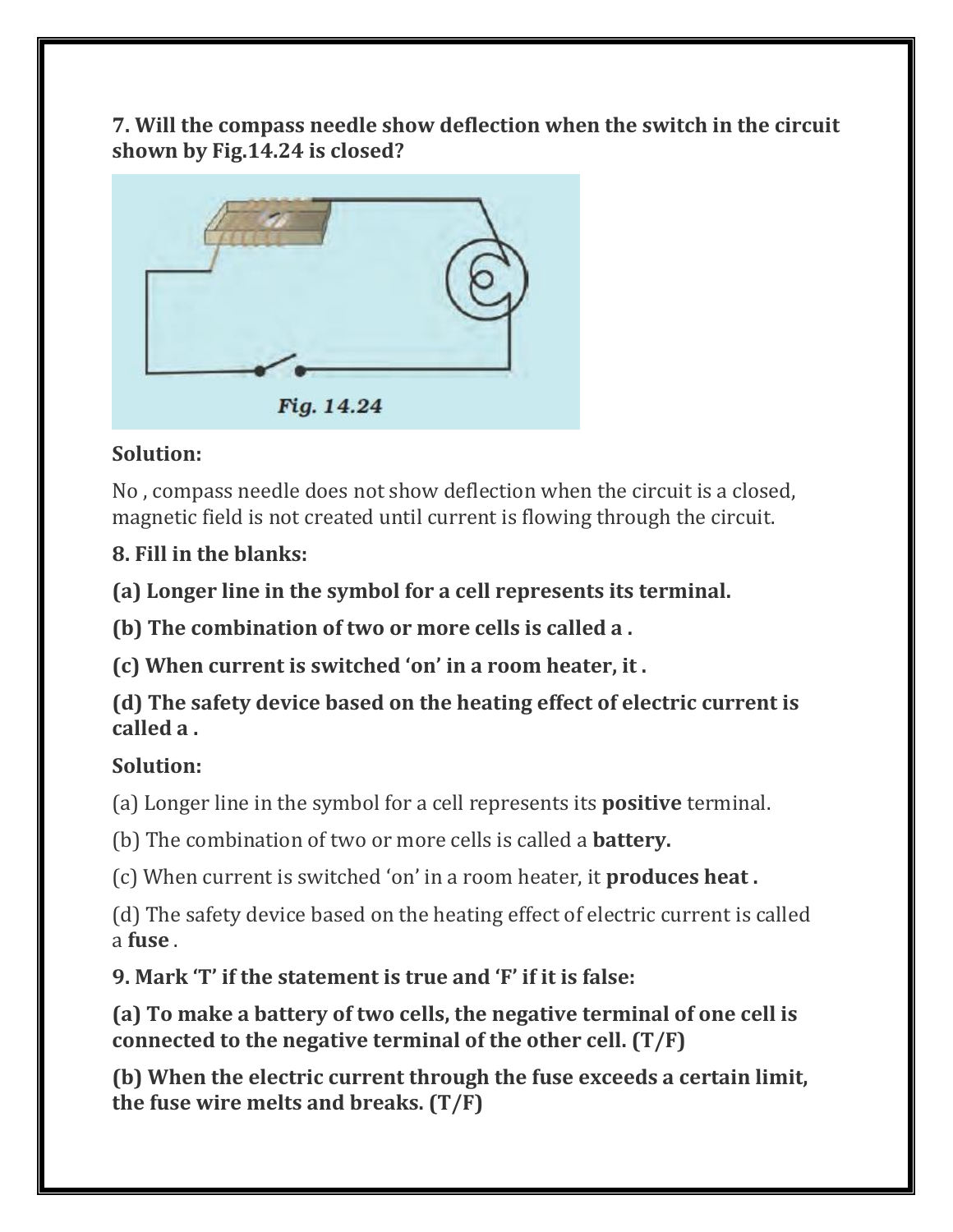**(c) An electromagnet does not attract a piece of iron. (T/F)**

**(d) An electric bell has an electromagnet. (T/F)**

## **Solution:**

a) False

- b) True
- c) False

d) True

**10. Do you think an electromagnet can be used for separating plastic bags from a garbage heap? Explain.**

## **Solution:**

No, because plastic does not have magnetic property to get attracted to a magnet hence magnet cannot be used to separate plastic bags.

#### **11. An electrician is carrying out some repairs in your house. He wants to replace a fuse by a piece of wire. Would you agree? Give reasons for your response.**

# **Solution:**

It is not a wise idea to replace fuse by a piece of wire, as it has very low melting point. In case of metal piece, melting point will be high and the circuit will be intact in case there is overload or overheat.

**12. Zubeda made an electric circuit using a cell holder shown in Fig. 14.4, a switch and a bulb. When she put the switch in the 'ON' position, the bulb did not glow. Help Zubeda in identifying the possible defects in the circuit.**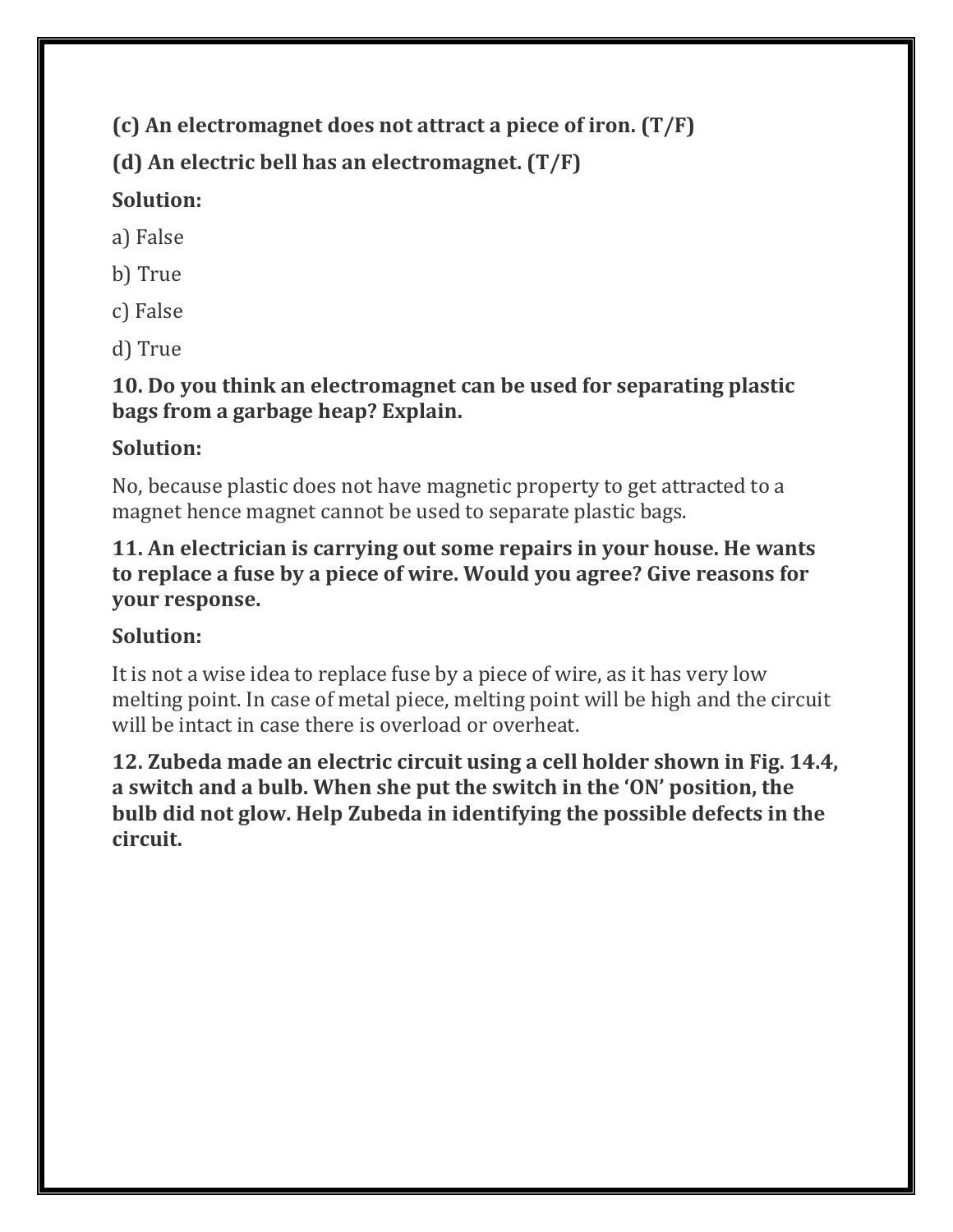

Fig. 14.4 A cell holder

### **Solution:**

Reasons maybe two

i) The connecting wire may be loose

ii) The electric cell may be used up

iii) switch may not be functioning well

iv) cell power has been exhausted

**13. In the circuit shown in Fig. 14.25**



(i) Would any of the bulb glow when the switch is in the 'OFF' position?

(ii) What will be the order in which the bulbs A, B and C will glow when the switch is moved to the 'ON' position?

### **Solution:**

i) No, the bulb will not glow as the circuit is not complete when the switch is off